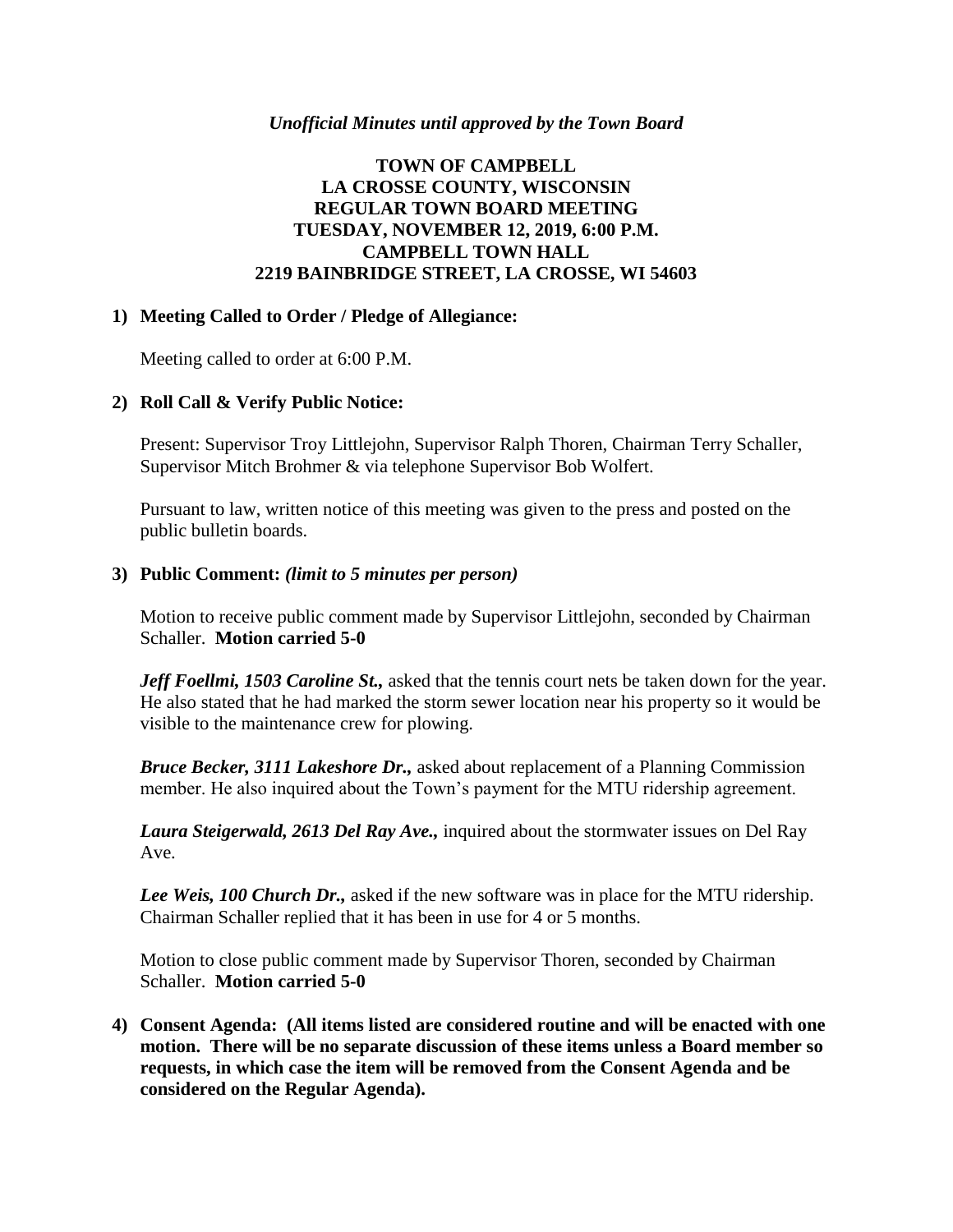**A) Approval of Minutes:** Regular Board Meeting 10/08/2019 & Special Board Meetings: 10/15, 10/16, 10/22, 10/24, 10/29, 11/4, 11/06 2019

### **B) Plan Commission Meeting Recommendations:** No Meeting

#### **C) Payment of Bills:**

Motion to approve the Consent Agenda made by Supervisor Brohmer, seconded by Chairman Schaller. **Motion carried 5-0** 

#### **5) Business:**

**A)** Tiffany Winchester, 607 Winona St., request for a third dog permit. (Clerk)

Motion to approve Tiffany Winchester, 607 Winona St., request for a third dog, made by Supervisor Brohmer, seconded by Chairman Schaller. **Motion carried 5-0**

**B)** Nick Stelter, 1372 Nakomis Ave., request for an annual burn permit. (Clerk)

Motion to approve Nick Stelter, 1372 Nakomis Ave., request for an annual burn permit, made by Supervisor Brohmer, seconded by Chairman Schaller. **Motion carried 5-0**

**C)** Discussion for new appointment of Plan Commission member. (Chair)

Motion to post an advertisement on the Town website and Facebook page made by Supervisor Littlejohn, seconded by Supervisor Thoren. **Motion carried 5-0**

**D)** Approval of Officer Palmer's request to carry over 18 hours of vacation to 2020. (Chair)

Motion to approve Officer Palmer's request made by Supervisor Thoren, seconded by Chairman Schaller. **Motion carried 5-0** 

**E)** Dan Nelson to present information on 129 Clinton St. project. (Chair)

Motion to carry over to next month's meeting made by Supervisor Thoren, seconded by Chairman Schaller. **Motion carried 5-0**

**F**) Approval of fourth  $(4<sup>th</sup>)$  payment to Gerke Excavating, Inc. in the amount of \$541,262.32 for the 2019 Street & Stormwater Improvement Project. (Thoren)

Motion to approve payment made by Supervisor Thoren, seconded by Chairman Schaller. **Motion carried 5-0**

**G)** Information and possible approval of Mississippi Valley Conservancy sign on Nakomis Ave. (Thoren)